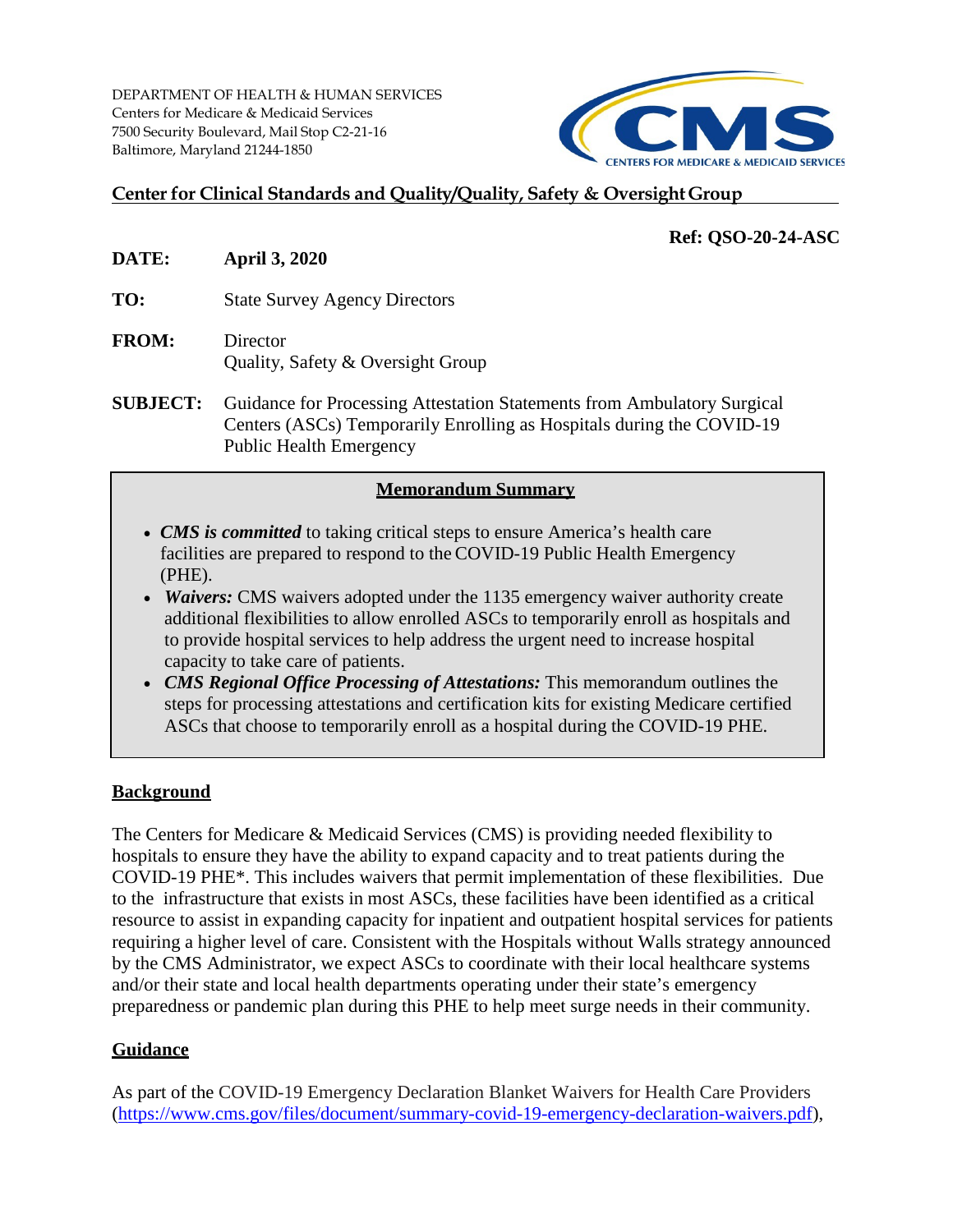During the COVID-19 PHE, CMS is allowing all Medicare-enrolled ASCs to enroll as hospitals and provide inpatient and outpatient hospital services to help address the urgent need to increase hospital capacity to take care of patients.

Any Medicare-certified ASC wishing to enroll as a hospital during the COVID-19 PHE should notify the Medicare Administrative Contractor (MAC) that serves their jurisdiction of its intent by calling the MAC's provider enrollment hotline and following the instructions noted in the [2019-](https://www.cms.gov/files/document/provider-enrollment-relief-faqs-covid-19.pdfhttps:/www.cms.gov/files/document/provider-enrollment-relief-faqs-covid-19.pdf) [Novel Coronavirus \(COVID-19\) Medicare Provider Enrollment Relief Frequently Asked](https://www.cms.gov/files/document/provider-enrollment-relief-faqs-covid-19.pdfhttps:/www.cms.gov/files/document/provider-enrollment-relief-faqs-covid-19.pdf)  [Questions \(FAQs\)](https://www.cms.gov/files/document/provider-enrollment-relief-faqs-covid-19.pdfhttps:/www.cms.gov/files/document/provider-enrollment-relief-faqs-covid-19.pdf) document. The ASC will be asked by the MAC to submit a signed attestation statement (see attachment to this memo) to the MAC. It should be noted that the provider cannot be certified/enrolled both as an ASC and hospital at the same time. If an ASC enrolls as a hospital, it must meet the hospital Conditions of Participation, to the extent not waived, and would receive hospital payments, not ASC payments. Therefore, any ASC that is enrolled as a hospital will have its ASC billing privileges deactivated for the duration of the time it is enrolled as a hospital.

The MAC will review and forward the signed attestation statement to the CMS RO mailbox, consistent with normal processes for ASC/hospital certification for further review. Within two business days, the CMS Regional Office (RO) will review all survey activity of the facility from the previous three years (recertification and/or complaint), to determine if Immediate Jeopardy (IJ)-level deficiencies were cited. For deemed status ASCs, CMS Central Office (CO) will provide a list to the CMS Survey Operations Group of those ASCs with IJ-level deficiencies cited within the previous three years.

If no IJ-level deficiencies were found in the previous three years, or if IJ-level deficiencies were found but subsequently removed through the normal survey process, the CMS RO will:

- Review and approve the attestation statement
- Create a new facility profile and certification kit in the Automated Survey Process Environment (ASPEN) and assign a hospital CMS Certification Number (CCN)
- Send a tie-in notice as a hospital to the MAC. The effective date of enrollment is the date when the attestation was accepted by the MAC.

Note that an onsite survey is not required for approval. However, the CMS RO may authorize a survey by the State Survey Agency at a later date to ensure quality and safety. If survey activity is warranted, it will be a focused infection control survey based on [QSO-20-20-ALL,](https://www.cms.gov/files/document/qso-20-20-allpdf.pdf) and the availability of PPE as needed. Any need for enforcement actions would follow what is outlined in the referenced memo or any subsequent updates to the memo.

If IJ-level deficiencies are found within the last year and enforcement activities are currently ongoing, then the CMS RO will not accept the attestation and notify the MAC of denial of temporary hospital enrollment. No further actions will be taken to enroll the ASC as a hospital under this process.

Once the Secretary of the Department of Health and Human Services (Secretary) determines there is no longer a PHE due to COVID-19, the CMS RO will terminate the hospital CCN and send a tie-out notice to the applicable MAC. The MAC will deactivate the hospital billing privileges and reinstate the ASC billing privileges effective on the date the ASC terminates its hospital status. If the temporarily enrolled hospital decides to revert back to an ASC prior to the end of the PHE period, they must notify their MAC in writing. Note that once there is no longer a need for the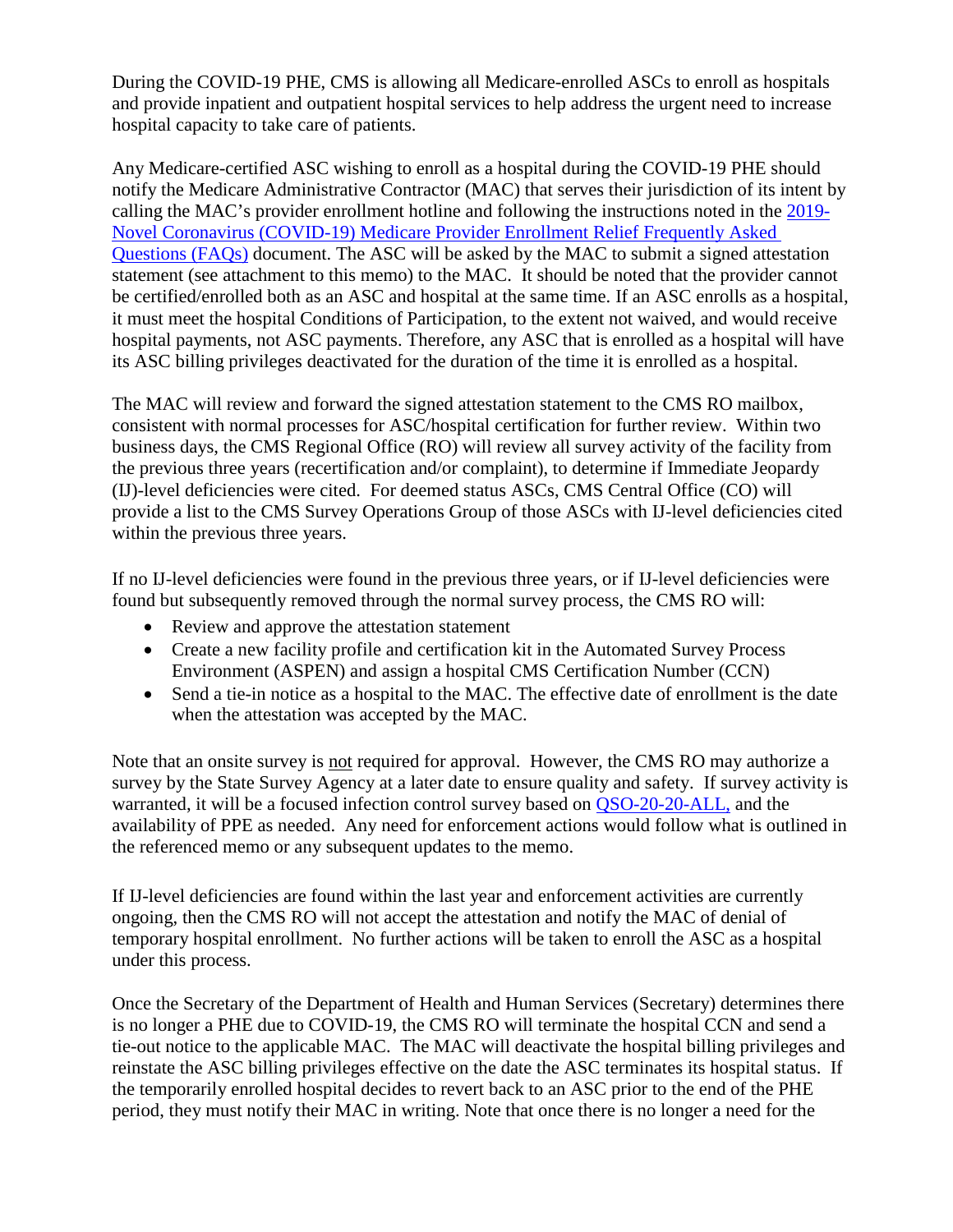ASC to be a hospital under their state's emergency preparedness or pandemic plan, the ASC should come back into compliance with all applicable ASC federal participation requirements, including the Conditions for Coverage.

If the ASC wishes to participate as a hospital after the PHE has ended, it must submit form 855A to begin the process of enrollment and initial certification as a hospital under the regular processes. An initial survey, either done by the State Agency or Accreditation Organization, will be conducted to determine compliance with all applicable hospital Conditions of Participation. CMS will provide any additional updates if this process changes as the PHE progresses or ends.

## **Additional Resources**

\*Public Health Emergency [https://www.phe.gov/emergency/news/healthactions/phe/Pages/2019](https://www.phe.gov/emergency/news/healthactions/phe/Pages/2019-nCoV.aspx) [nCoV.aspx](https://www.phe.gov/emergency/news/healthactions/phe/Pages/2019-nCoV.aspx)

*Section 3087 of the 21st Century Cures Act, signed into law in December 2016, added subsection (f) to section 319 of the Public Health Service Act. This new subsection gives the HHS Secretary the authority to waive Paperwork Reduction Act (PRA) (44 USC 3501 et seq.) requirements with respect to voluntary collection of information during a public health emergency (PHE), as declared by the Secretary, or when a disease or disorder is significantly likely to become a public health emergency (SLPHE). Under this new authority, the HHS Secretary may waive PRA requirements for the voluntary collection of information if the Secretary determines that: (1) a PHE exists according to section 319(a) of the PHS Act or determines that a disease or disorder, including a novel and emerging public health threat, is a SLPHE under section 319(f) of the PHS Act; and (2) the PHE/SLPHE, including the specific preparation for and response to it, necessitates a waiver of the PRA requirements. The Office of the Assistant Secretary for Planning and Evaluation (ASPE) has been designated as the office that will coordinate the process for the Secretary to approve or reject each request.*

*The information collection requirements contained in this information collection request have been submitted and approved under a PRA Waiver granted by the Secretary of Health and Human Services. The waiver can be viewed at [https://aspe.hhs.gov/public-health-emergency-declaration-pra-waivers.](https://aspe.hhs.gov/public-health-emergency-declaration-pra-waivers)*

# **Contact**

Questions about this memorandum should be addressed to **[QSOG\\_ASC@cms.hhs.gov.](mailto:QSOG_ASC@cms.hhs.gov)** 

# **Effective Date**

Effective immediately. This policy should be communicated with all survey and certification staff, their managers and the State/Regional Office training coordinators immediately. This guidance will cease to be in effect when the Secretary determines there is no longer a Public Health Emergency due to COVID-19. At that time, CMS will send public notice that this guidance has ceased to be effective via its website.

### /s/ David R. Wright

cc: Survey and Operations Group Management Attachment: (1)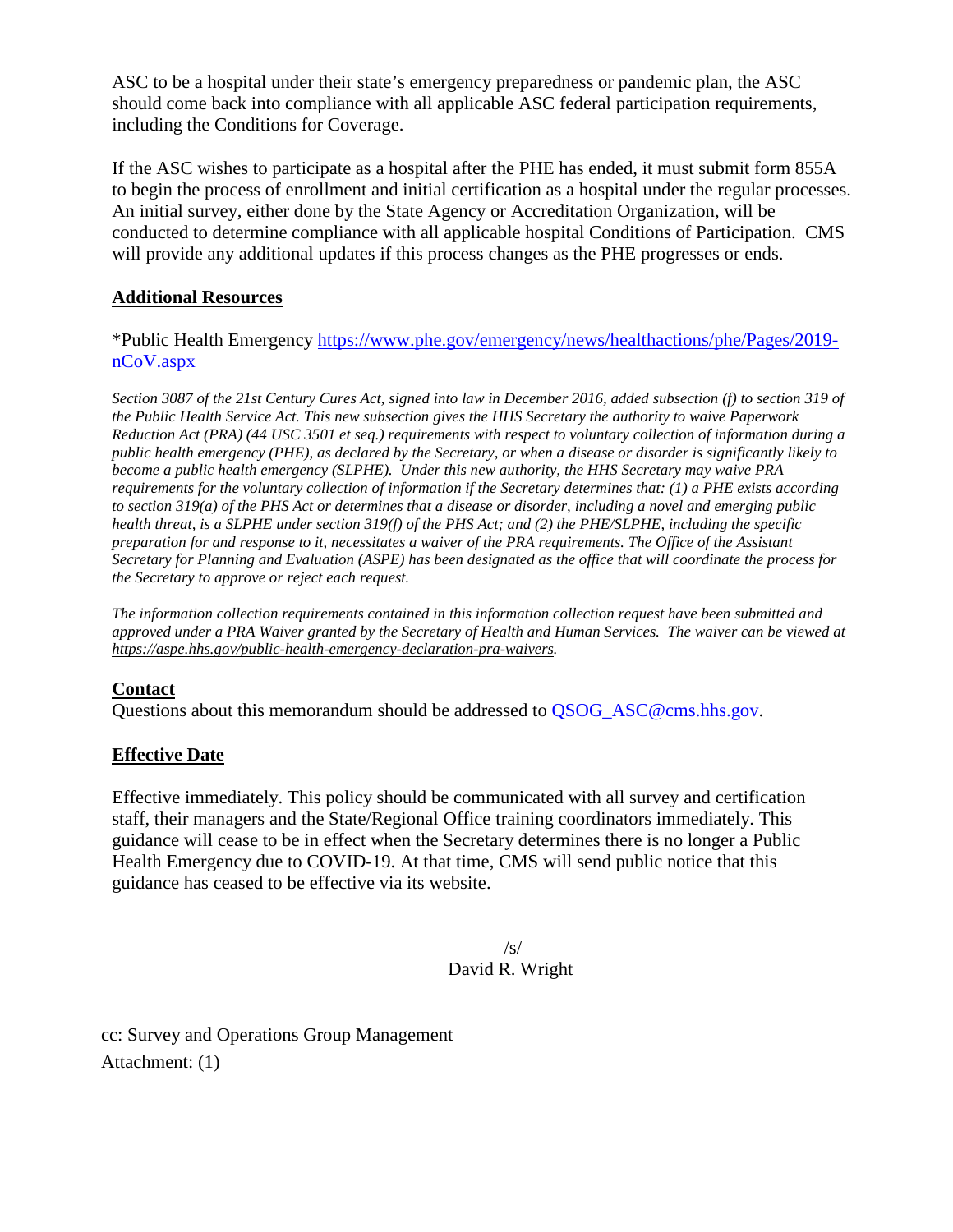# **Ambulatory Surgical Center (ASC) Hospital Enrollment Attestation Statement For Use During COVID-19 Public Health Emergency (PHE)\***

This attestation statement applies to:

(**Legal Business Name of Entity**)

D/B/A, if any: \_\_\_\_\_\_\_\_\_\_\_\_\_\_\_\_\_\_\_\_\_\_\_\_\_\_\_\_\_\_\_\_\_\_\_\_\_\_

Located at: (**Address, including street name and number, suite number if applicable, city, state, zip code**)

Existing ASC CMS Certification Number (CCN): \_\_\_\_\_\_\_\_\_\_\_\_\_\_\_\_\_\_\_\_\_\_\_\_\_\_\_\_\_\_\_\_\_\_\_

In order to enroll as a Hospital during the COVID-19 PHE, the undersigned individual authorized by the ASC entity's Governing Body attests that the entity meets and will continue to meet, during the PHE, all applicable hospital federal participation requirements and that the following safeguards are in place (Check each item for an affirmative response):

The ASC named above may enroll as a hospital provided that it is not inconsistent with the state's emergency preparedness or pandemic plan.

To the extent not waived, the ASC named above is compliant with the requirements of 42 CFR 482.23 Condition of Participation: Nursing Services. In particular, but not limited to:

- Ensure adequate numbers of licensed registered nurses and other personnel to provide nursing care to all patients as needed
- Provide 24 hour nursing services furnished or supervised by a registered nurse
- Ensure drugs and pharmaceuticals are prepared and administered in accordance with Federal and State laws and according to the orders of the practitioner(s) responsible for the patient's care

To the extent not waived, the ASC named above is compliant with the requirements of 42 CFR 482.25 Condition of Participation: Pharmaceutical Services. In particular, but not limited to:

- Provide pharmaceutical services that meet the needs of the patients
- Have a pharmacy directed by a registered pharmacist or a drug storage area under competent supervision
- Provide a full-time, part-time or consultant pharmacist who is responsible for all activities of the pharmacy services
- Provide an adequate number of personnel to ensure high quality pharmaceutical services, including emergency services
- Ensure Drugs listed in Schedules II, III, IV, and V of the Comprehensive Drug Abuse and Prevention and Control Act of 1970 are kept locked within a secure area